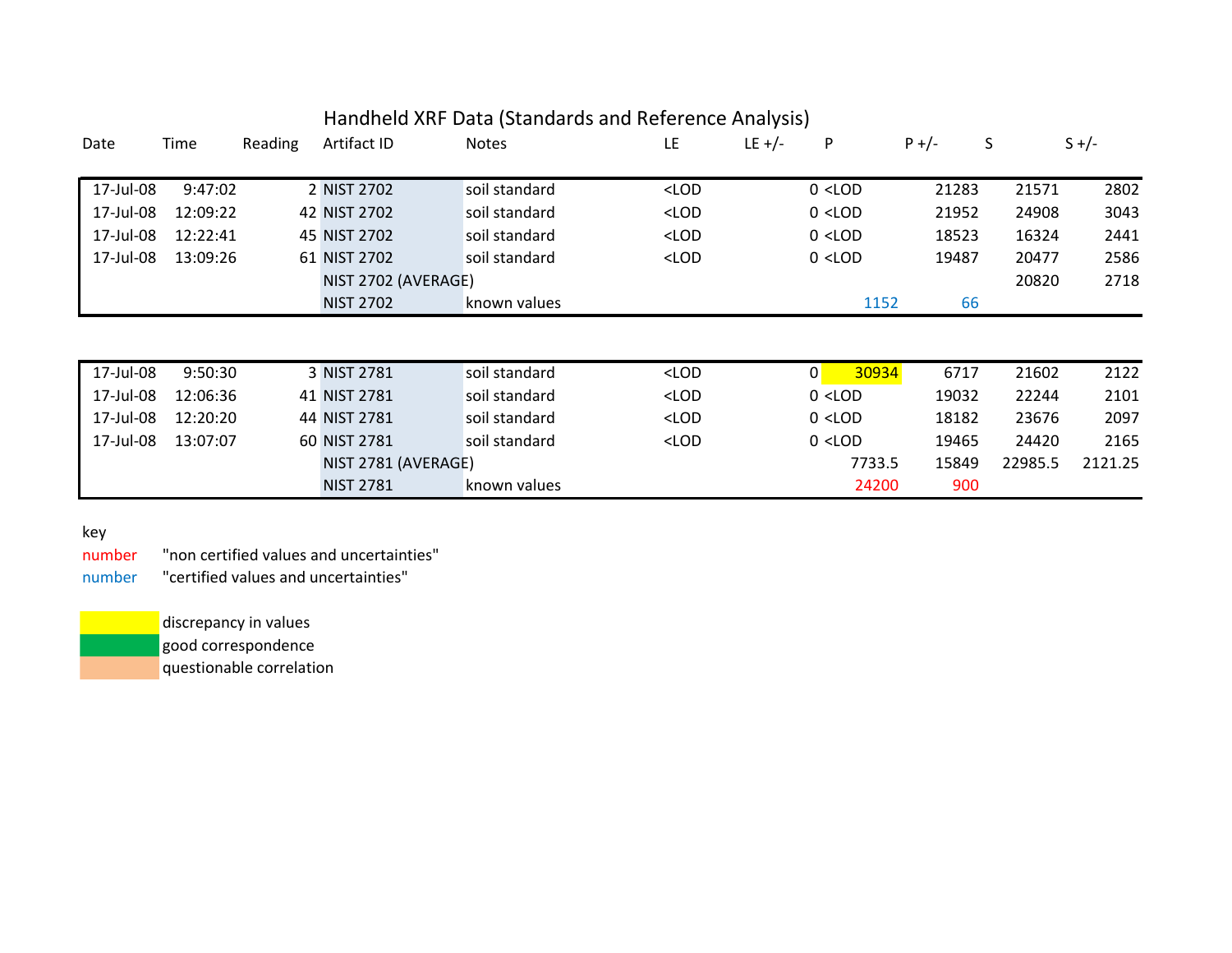| CI |        | $Cl +/-$ | K        | $K +/-$ | Ca      | $Ca +/-$ | Τi       | Ti +/- | Cr    | $Cr +/-$ | Mn      | Mn +/- | Fe       |
|----|--------|----------|----------|---------|---------|----------|----------|--------|-------|----------|---------|--------|----------|
|    | 10631  | 784      | 25300    | 722     | 4239    | 233      | 11530    | 353    | 318   | 23       | 1725    | 48     | 88365    |
|    | 6161   | 743      | 25892    | 783     | 5297    | 267      | 11622    | 379    | 374   | 25       | 1745    | 51     | 89108    |
|    | 3257   | 601      | 24466    | 700     | 4437    | 231      | 11636    | 352    | 371   | 23       | 1662    | 46     | 84813    |
|    | 2303   | 575      | 24857    | 707     | 4132    | 227      | 11469    | 348    | 357   | 23       | 1727    | 47     | 85973    |
|    | 5588   | 675.75   | 25128.75 | 728     | 4526.25 | 239.5    | 11564.25 | 358    | 355   | 23.5     | 1714.75 | 48     | 87064.75 |
|    |        |          | 20540    | 720     |         |          | 8840     | 820    | 352   | 22       | 1757    | 58     | 79100    |
|    |        |          |          |         |         |          |          |        |       |          |         |        |          |
|    |        |          |          |         |         |          |          |        |       | 13       |         |        |          |
|    | 8171   | 510      | 6370     | 261     | 53000   | 865      | 4092     | 151    | 211   |          | 877     | 23     | 33905    |
|    | 4451   | 436      | 6428     | 263     | 55148   | 897      | 4167     | 152    | 223   | 13       | 860     | 23     | 33885    |
|    | 2032   | 380      | 5932     | 254     | 52760   | 863      | 3898     | 149    | 201   | 13       | 818     | 22     | 33152    |
|    | 2256   | 396      | 6337     | 266     | 54264   | 898      | 4248     | 156    | 187   | 13       | 853     | 23     | 34092    |
|    | 4227.5 | 430.5    | 6266.75  | 261     | 53793   | 880.75   | 4101.25  | 152    | 205.5 | 13       | 852     | 22.75  | 33758.5  |
|    |        |          | 4900     | 300     | 39000   | 1000     | 3200     | 300    | 202   |          |         |        | 28000    |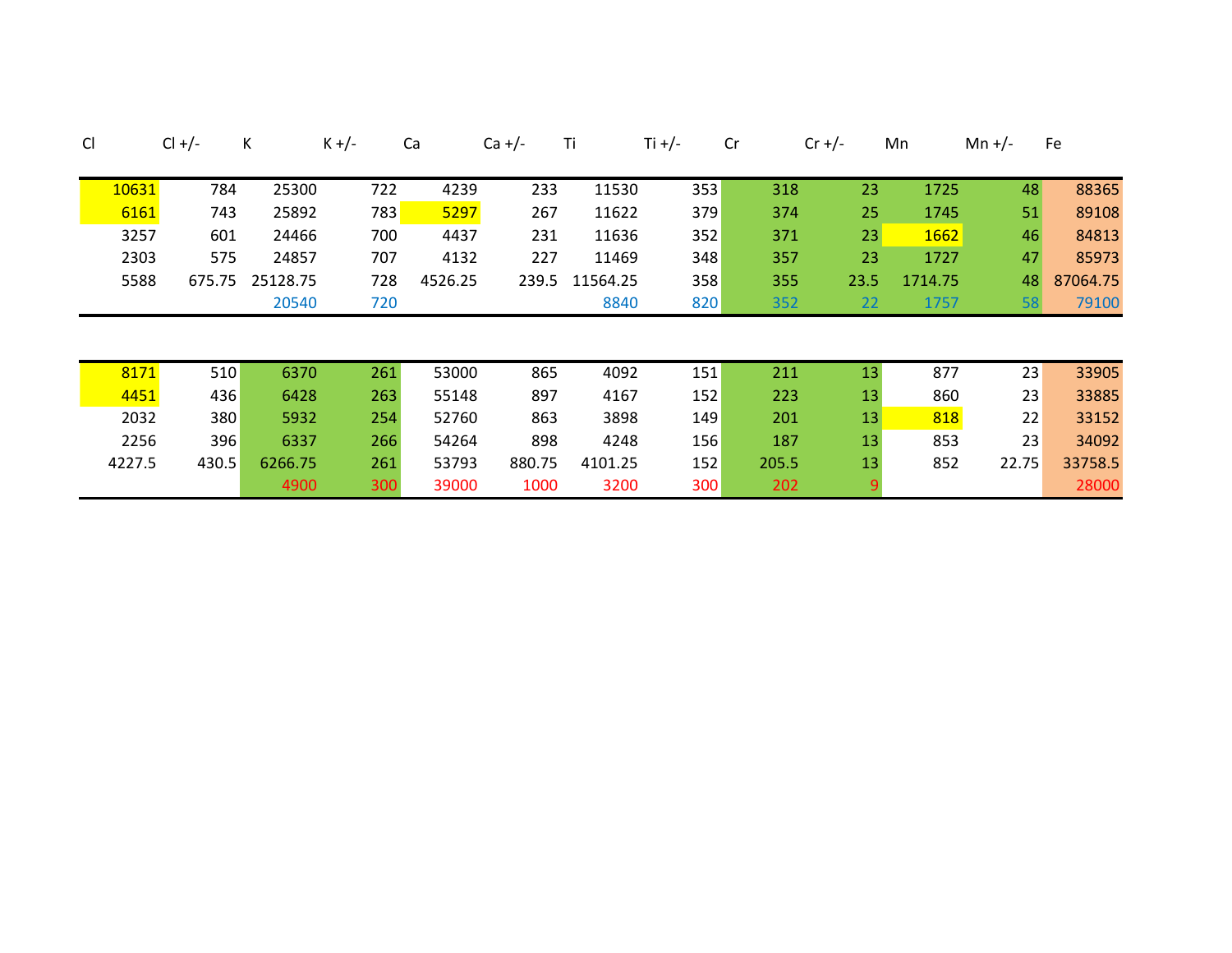| Fe $+/-$ |         | Co                                                                                                                                                                                                                       | $Co +/-$ | Ni                                                                                                                                                                          |             | Ni +/- | Cu    | $Cu + / -$ | Zn |       | $2n +/-$ | As                                                      | As $+/-$ | Se             | Se $+/-$       |
|----------|---------|--------------------------------------------------------------------------------------------------------------------------------------------------------------------------------------------------------------------------|----------|-----------------------------------------------------------------------------------------------------------------------------------------------------------------------------|-------------|--------|-------|------------|----|-------|----------|---------------------------------------------------------|----------|----------------|----------------|
|          |         |                                                                                                                                                                                                                          |          |                                                                                                                                                                             |             |        |       |            |    |       |          |                                                         |          |                |                |
|          | 1636    | 463                                                                                                                                                                                                                      |          | $123$ <lod< td=""><td></td><td>73</td><td>91</td><td>12</td><td></td><td>407</td><td>15</td><td>42</td><td></td><td>9</td><td><math>\overline{2}</math></td></lod<>         |             | 73     | 91    | 12         |    | 407   | 15       | 42                                                      |          | 9              | $\overline{2}$ |
|          |         | 1762 <lod< td=""><td></td><td>391 <lod< td=""><td></td><td>81</td><td>83</td><td>12</td><td></td><td>449</td><td>16</td><td>51</td><td>8</td><td>6</td><td>2</td></lod<></td></lod<>                                     |          | 391 <lod< td=""><td></td><td>81</td><td>83</td><td>12</td><td></td><td>449</td><td>16</td><td>51</td><td>8</td><td>6</td><td>2</td></lod<>                                  |             | 81     | 83    | 12         |    | 449   | 16       | 51                                                      | 8        | 6              | 2              |
|          |         | 1559 <lod< td=""><td></td><td><math>373</math> <lod< td=""><td></td><td>75</td><td>83</td><td>12</td><td></td><td>422</td><td>15</td><td>66</td><td></td><td>6</td><td><math>\overline{2}</math></td></lod<></td></lod<> |          | $373$ <lod< td=""><td></td><td>75</td><td>83</td><td>12</td><td></td><td>422</td><td>15</td><td>66</td><td></td><td>6</td><td><math>\overline{2}</math></td></lod<>         |             | 75     | 83    | 12         |    | 422   | 15       | 66                                                      |          | 6              | $\overline{2}$ |
|          | 1578    | 545                                                                                                                                                                                                                      |          | $124$ <lod< td=""><td></td><td>74</td><td>100</td><td>12</td><td></td><td>412</td><td>15</td><td>52</td><td></td><td><math>\overline{7}</math></td><td>2</td></lod<>        |             | 74     | 100   | 12         |    | 412   | 15       | 52                                                      |          | $\overline{7}$ | 2              |
|          | 1633.75 | 252                                                                                                                                                                                                                      | 252.75   |                                                                                                                                                                             | $\mathbf 0$ | 75.75  | 89.25 | 12         |    | 422.5 | 15.25    | 52.75                                                   | 8        | 7              | 2              |
|          | 2400    | 27.76                                                                                                                                                                                                                    | 0.58     |                                                                                                                                                                             | 75.4        | 1.5    |       |            |    | 485.3 | 4.2      | 45.3                                                    | 1.8      |                |                |
|          |         |                                                                                                                                                                                                                          |          |                                                                                                                                                                             |             |        |       |            |    |       |          |                                                         |          |                |                |
|          |         |                                                                                                                                                                                                                          |          |                                                                                                                                                                             |             |        |       |            |    |       |          |                                                         |          |                |                |
|          |         | 484 <lod< td=""><td>182</td><td></td><td>91</td><td>17</td><td>604</td><td>18</td><td></td><td>1209</td><td></td><td><math>22</math> &lt; LOD</td><td>21</td><td>19</td><td></td></lod<>                                 | 182      |                                                                                                                                                                             | 91          | 17     | 604   | 18         |    | 1209  |          | $22$ < LOD                                              | 21       | 19             |                |
|          | 485     | 270                                                                                                                                                                                                                      |          | 62 <lod< td=""><td></td><td>48</td><td>610</td><td>18</td><td></td><td>1225</td><td></td><td><math>22</math> &lt; LOD</td><td>20</td><td>21</td><td></td></lod<>            |             | 48     | 610   | 18         |    | 1225  |          | $22$ < LOD                                              | 20       | 21             |                |
|          | 475     | 209                                                                                                                                                                                                                      |          | 63 <lod< td=""><td></td><td>47</td><td>611</td><td>18</td><td></td><td>1251</td><td></td><td><math>23</math> <lod< td=""><td>21</td><td>17</td><td></td></lod<></td></lod<> |             | 47     | 611   | 18         |    | 1251  |          | $23$ <lod< td=""><td>21</td><td>17</td><td></td></lod<> | 21       | 17             |                |
|          |         | 496 <lod< td=""><td>192</td><td></td><td>66</td><td>17</td><td>611</td><td>18</td><td></td><td>1291</td><td></td><td><math>24</math> &lt; LOD</td><td>22</td><td>20</td><td></td></lod<>                                 | 192      |                                                                                                                                                                             | 66          | 17     | 611   | 18         |    | 1291  |          | $24$ < LOD                                              | 22       | 20             |                |
|          | 485     | 119.75                                                                                                                                                                                                                   | 124.75   |                                                                                                                                                                             | 39.25       | 32.25  | 609   | 18         |    | 1244  | 22.75    | 0                                                       | 21       | 19.25          |                |
|          | 1000    |                                                                                                                                                                                                                          |          |                                                                                                                                                                             | 80.2        | 2.3    | 627.4 | 13.5       |    | 1273  | 53       | 7.82                                                    | 0.28     | 16             | 1.6            |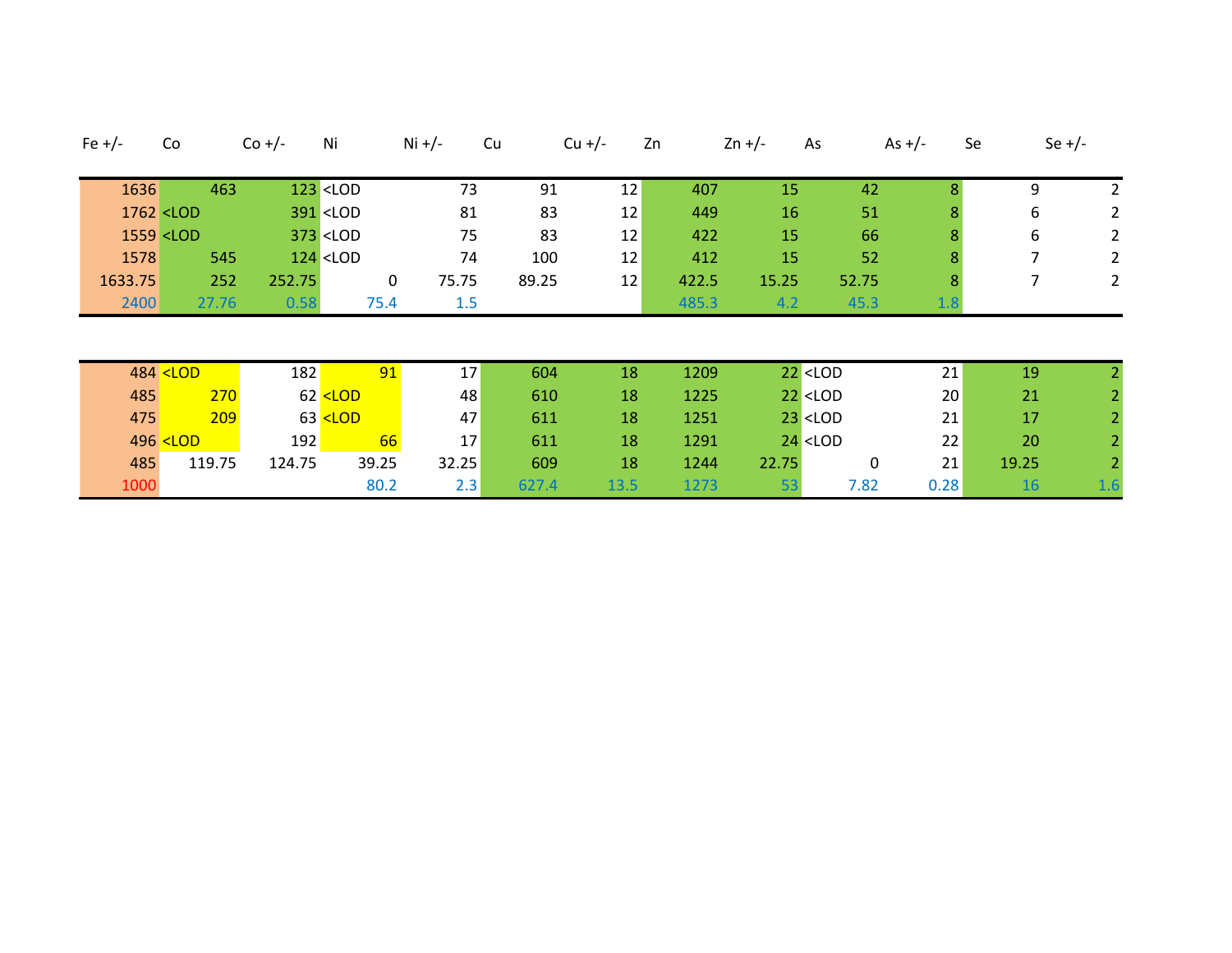| Rb | $Rb +/-$ | Sr             |        | Zr<br>$Sr +/-$ | $2r +/-$ | Mo                                                                                                                                                           |      | Mo $+/-$<br>Ag                                                                                            | $Ag +/-$ | Cd                                                               | $Cd +/-$ | Sn                     |
|----|----------|----------------|--------|----------------|----------|--------------------------------------------------------------------------------------------------------------------------------------------------------------|------|-----------------------------------------------------------------------------------------------------------|----------|------------------------------------------------------------------|----------|------------------------|
|    |          |                |        |                |          |                                                                                                                                                              |      |                                                                                                           |          |                                                                  |          |                        |
|    | 123      | 4              | 114    | 4              | 263      | 6                                                                                                                                                            | 18   | $3$ <lod< td=""><td></td><td>43 <lod< td=""><td></td><td>56 <lod< td=""></lod<></td></lod<></td></lod<>   |          | 43 <lod< td=""><td></td><td>56 <lod< td=""></lod<></td></lod<>   |          | 56 <lod< td=""></lod<> |
|    | 119      | 4              | 104    | 4              | 270      | 6                                                                                                                                                            | 13   | $3$ <lod< td=""><td></td><td>45 <lod< td=""><td></td><td>59 <lod< td=""></lod<></td></lod<></td></lod<>   |          | 45 <lod< td=""><td></td><td>59 <lod< td=""></lod<></td></lod<>   |          | 59 <lod< td=""></lod<> |
|    | 121      | 4              | 106    | 4              | 271      | 6                                                                                                                                                            | 15   | $3$ <lod< td=""><td></td><td>43 <lod< td=""><td></td><td>55 <lod< td=""></lod<></td></lod<></td></lod<>   |          | 43 <lod< td=""><td></td><td>55 <lod< td=""></lod<></td></lod<>   |          | 55 <lod< td=""></lod<> |
|    | 117      | 4              | 109    | 4              | 274      | $6$ <lod< td=""><td></td><td><math>10</math> <lod< td=""><td></td><td>43 <lod< td=""><td></td><td>55 <lod< td=""></lod<></td></lod<></td></lod<></td></lod<> |      | $10$ <lod< td=""><td></td><td>43 <lod< td=""><td></td><td>55 <lod< td=""></lod<></td></lod<></td></lod<>  |          | 43 <lod< td=""><td></td><td>55 <lod< td=""></lod<></td></lod<>   |          | 55 <lod< td=""></lod<> |
|    | 120      | $\overline{4}$ | 108.25 | 4              | 269.5    | 6                                                                                                                                                            | 11.5 | 4.75                                                                                                      |          |                                                                  |          |                        |
|    | 127.7    | 8.8            | 119.7  |                |          |                                                                                                                                                              |      |                                                                                                           |          | 0.817                                                            | 0.011    |                        |
|    |          |                |        |                |          |                                                                                                                                                              |      |                                                                                                           |          |                                                                  |          |                        |
|    |          |                |        |                |          |                                                                                                                                                              |      |                                                                                                           |          |                                                                  |          |                        |
|    | 30       | $\overline{2}$ | 225    | 4              | 261      | 5                                                                                                                                                            | 42   | $3$ <lod< td=""><td></td><td>35 <lod< td=""><td></td><td>44 <lod< td=""></lod<></td></lod<></td></lod<>   |          | 35 <lod< td=""><td></td><td>44 <lod< td=""></lod<></td></lod<>   |          | 44 <lod< td=""></lod<> |
|    | 33       | 2              | 218    | 4              | 252      | 4                                                                                                                                                            | 41   | $3$ <lod< td=""><td>35</td><td>49</td><td></td><td><math>15</math> &lt; LOD</td></lod<>                   | 35       | 49                                                               |          | $15$ < LOD             |
|    | 30       | 2              | 226    | 4              | 256      | 5                                                                                                                                                            | 42   | $3$ <lod< td=""><td></td><td>35 <lod< td=""><td></td><td>44 <lod< td=""></lod<></td></lod<></td></lod<>   |          | 35 <lod< td=""><td></td><td>44 <lod< td=""></lod<></td></lod<>   |          | 44 <lod< td=""></lod<> |
|    | 30       | 2 <sub>1</sub> | 236    | 5              | 263      | 5                                                                                                                                                            | 45   | $3$ <lod< td=""><td></td><td>36 <lod< td=""><td></td><td><math>45</math> &lt; LOD</td></lod<></td></lod<> |          | 36 <lod< td=""><td></td><td><math>45</math> &lt; LOD</td></lod<> |          | $45$ < LOD             |
|    | 30.75    | $\overline{2}$ | 226.25 | 4.25           | 258      | 4.75                                                                                                                                                         | 42.5 | 3                                                                                                         |          |                                                                  |          |                        |
|    |          |                |        |                |          |                                                                                                                                                              | 46.7 | 3.2                                                                                                       |          | 12.78                                                            |          | 0.72                   |